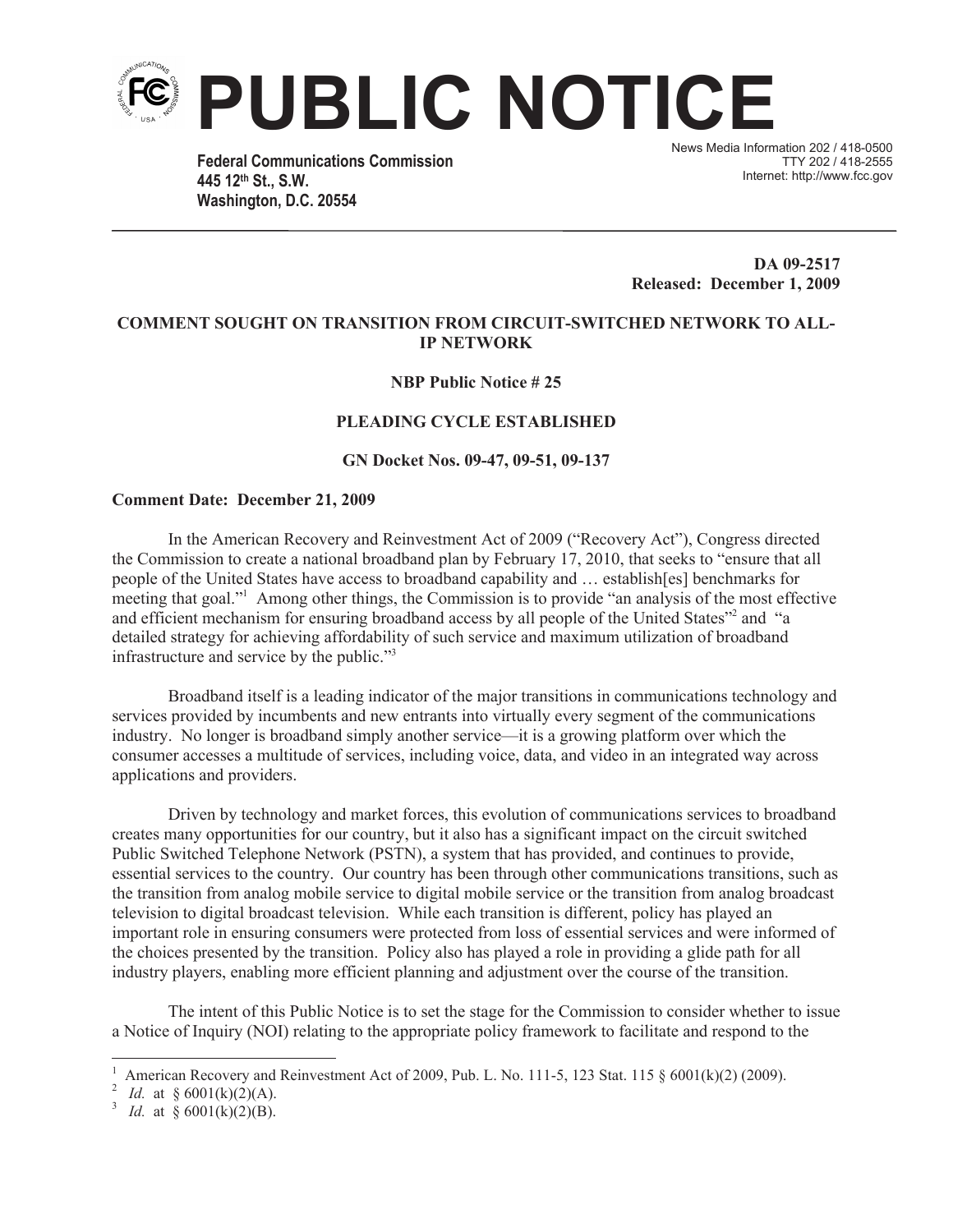market-led transition in technology and services, from the circuit switched PSTN system to an IP-based communications world.

In the spirit of understanding the scope and breadth of the policy issues associated with this transition, we seek public comment to identify the relevant policy questions that an NOI on this topic should raise in order to assist the Commission in considering how best to monitor and plan for this transition. In identifying the appropriate areas of inquiry, we seek to understand which policies and regulatory structures may facilitate, and which may hinder, the efficient migration to an all IP world. In addition, we seek to identify and understand what aspects of traditional policy frameworks are important to consider, address, and possibly modify in an effort to protect the public interest in an all-IP world. For example, one line of questioning that a Notice of Inquiry may pursue is how to continue ensuring appropriate protections for and assistance to people with disabilities in the transition to an IP-based communications world. Another could focus on the role of carrier of last resort obligations. In this Public Notice, we seek comment on what policy areas should be understood in considering how best to prepare for the transition from the circuit-switched to the IP-based communications world.

This matter shall be treated as a "permit-but-disclose" proceeding in accordance with the Commission's ex parte rules. See 47 C.F.R. §§ 1.1200, 1.1206. Persons making oral ex parte presentations are reminded that memoranda summarizing the presentations must contain summaries of the substance of the presentations and not merely a listing of the subjects discussed. More than a one- or twosentence description of the views and arguments presented generally is required. See 47 C.F.R. § 1.1206(b). Other rules pertaining to oral and written ex parte presentations in permit-but-disclose proceedings are set forth in section 1.1206(b) of the Commission's rules, 47 C.F.R. § 1.1206(b).

- · **All comments should refer to GN Docket Nos. 09-47, 09-51, and 09-137.**
- · **Please title comments responsive to this Notice as "Comments – NBP Public Notice #25.**
- · **Filers using the Commission's Electronic Comment Filing System (ECFS) should enter the following text in the "Custom Description" field in the "Document(s)" section of the ECFS filing page: "Comments – NBP Public Notice # 25".**

Comments may be filed using (1) the Commission's Electronic Comment Filing System (ECFS), (2) the Federal Government's eRulemaking Portal, or  $(3)$  by filing paper copies.<sup>4</sup> Comments can be filed through the Commission's ECFS filing interface located at the following Internet address: http://www.fcc.gov/cgb/ecfs/. Comments can also be filed via the Federal eRulemaking Portal: http://www.regulations.gov.<sup>5</sup> Generally, only one copy of an electronic submission must be filed. In completing the transmittal screen, commenters should include their full name, U.S. Postal Service mailing address, and the applicable docket or rulemaking number. Parties who choose to file by paper must file an original and four copies of each filing.

Filings can be sent by hand or messenger delivery, by commercial overnight courier, or by firstclass or overnight U.S. Postal Service mail (although we continue to experience delays in receiving U.S. Postal Service mail). All filings must be addressed to the Commission's Secretary, Office of the Secretary, Federal Communications Commission.

> • The Commission's contractor will receive hand-delivered or messenger-delivered paper filings for the Commission's Secretary at 236 Massachusetts Avenue, N.E., Suite 110, Washington, D.C. 20002. The filing hours at this location are 8:00 a.m. to 7:00 p.m. All

<sup>4</sup> *See* Electronic Filing of Documents in Rulemaking Proceedings, 63 Fed. Reg. 24121 (1998).

<sup>&</sup>lt;sup>5</sup> Filers should follow the instructions provided on the Federal eRulemaking Portal website for submitting comments.